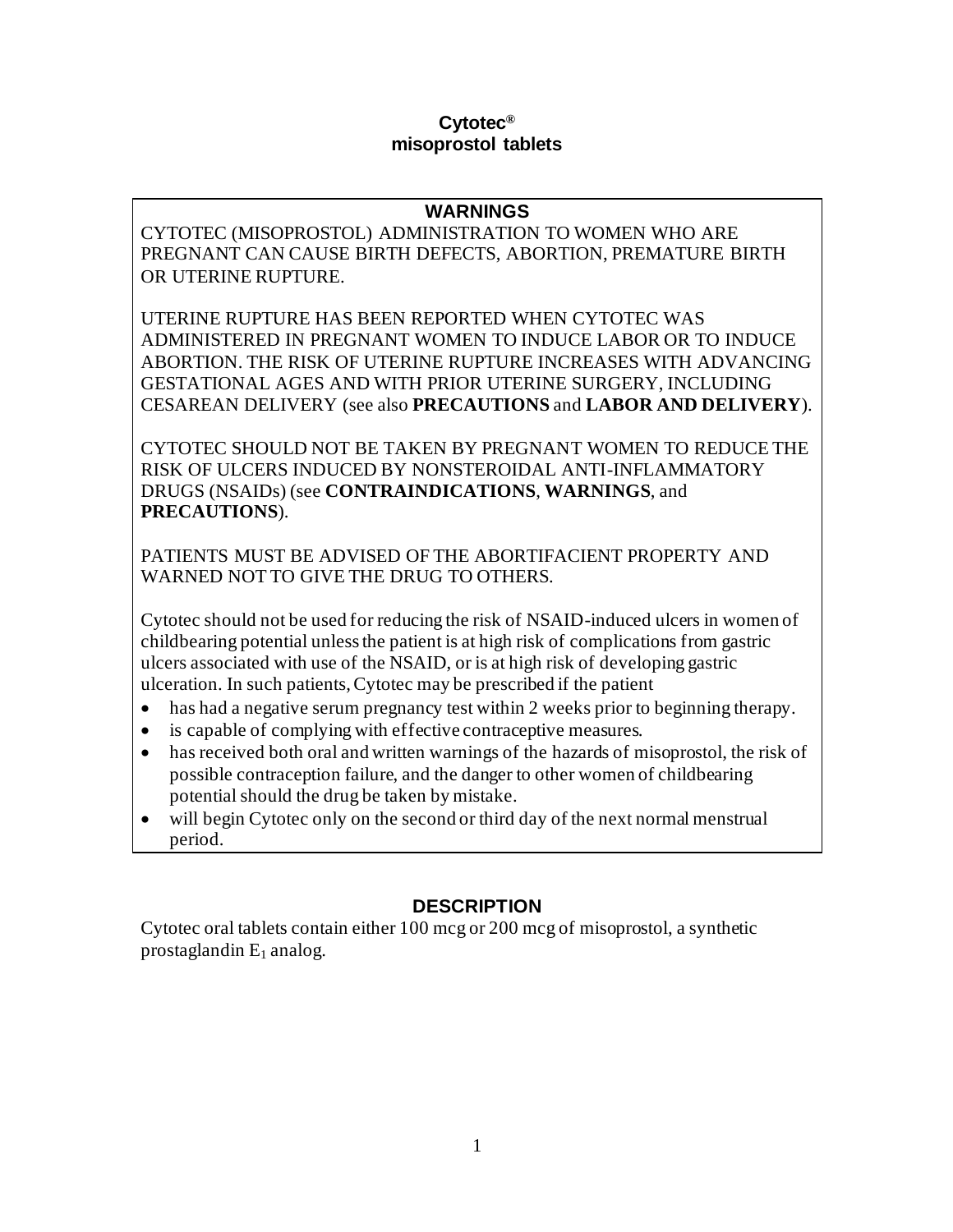Misoprostol contains approximately equal amounts of the two diastereomers presented below with their enantiomers indicated by  $(\pm)$ :



Misoprostol is a water-soluble, viscous liquid.

Inactive ingredients of tablets are hydrogenated castor oil, hypromellose, microcrystalline cellulose, and sodium starch glycolate.

## **CLINICAL PHARMACOLOGY**

**Pharmacokinetics:** Misoprostol is extensively absorbed, and undergoes rapid deesterification to its free acid, which is responsible for its clinical activity and, unlike the parent compound, is detectable in plasma. The alpha side chain undergoes beta oxidation and the beta side chain undergoes omega oxidation followed by reduction of the ketone to give prostaglandin F analogs.

In normal volunteers, Cytotec (misoprostol) is rapidly absorbed after oral administration with a T<sub>max</sub> of misoprostol acid of  $12 \pm 3$  minutes and a terminal half-life of 20–40 minutes.

There is high variability of plasma levels of misoprostol acid between and within studies but mean values after single doses show a linear relationship with dose over the range of 200–400 mcg. No accumulation of misoprostol acid was noted in multiple dose studies; plasma steady state was achieved within two days.

Maximum plasma concentrations of misoprostol acid are diminished when the dose is taken with food and total availability of misoprostol acid is reduced by use of concomitant antacid. Clinical trials were conducted with concomitant antacid, however, so this effect does not appear to be clinically important.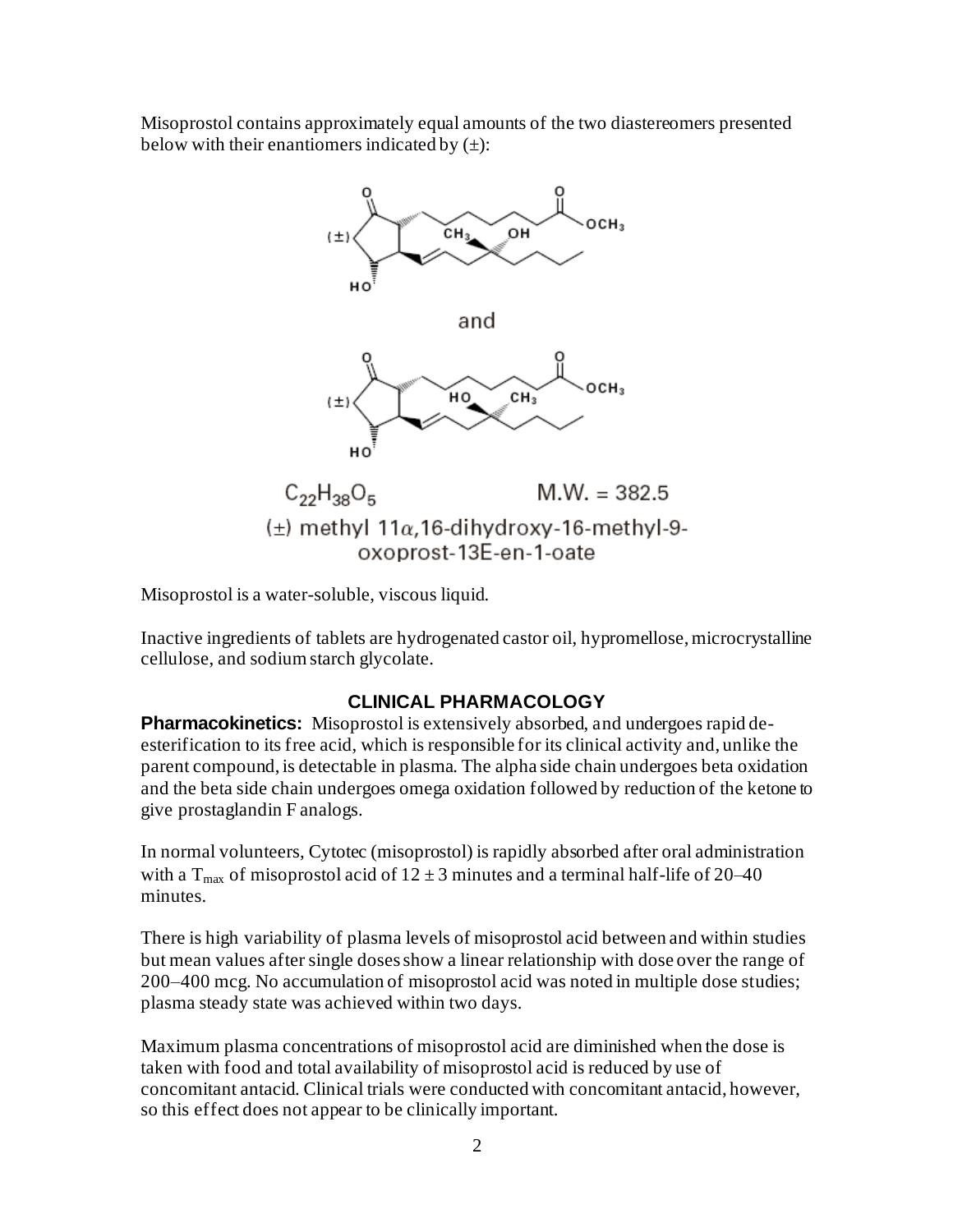|                  |                                | $AUC(0-4)$        |                |
|------------------|--------------------------------|-------------------|----------------|
| $Mean \pm SD$    | $C_{\text{max}}(\text{pg/ml})$ | $(pg\cdot hr/ml)$ | $T_{max}(min)$ |
| Fasting          | $811 \pm 317$                  | $417 \pm 135$     | $14 \pm 8$     |
| With Antacid     | $689 \pm 315$                  | $349 \pm 108*$    | $20 \pm 14$    |
| With High Fat    | $303 \pm 176*$                 | $373 \pm 111$     | $64 \pm 79*$   |
| <b>Breakfast</b> |                                |                   |                |

**\*** Comparisons with fasting results statistically significant, p<0.05.

After oral administration of radiolabeled misoprostol, about 80% of detected radioactivity appears in urine. Pharmacokinetic studies in patients with varying degrees of renal impairment showed an approximate doubling of  $T_{1/2}$ ,  $C_{\text{max}}$ , and AUC compared to normals, but no clear correlation between the degree of impairment and AUC. In subjects over 64 years of age, the AUC for misoprostol acid is increased. No routine dosage adjustment is recommended in older patients or patients with renal impairment, but dosage may need to be reduced if the usual dose is not tolerated.

Drug interaction studies between misoprostol and several nonsteroidal anti-inflammatory drugs showed no effect on the kinetics of ibuprofen or diclofenac, and a 20% decrease in aspirin AUC, not thought to be clinically significant.

Pharmacokinetic studies also showed a lack of drug interaction with antipyrine and propranolol when these drugs were given with misoprostol. Misoprostol given for 1 week had no effect on the steady state pharmacokinetics of diazepam when the two drugs were administered 2 hours apart.

The serum protein binding of misoprostol acid is less than 90% and is concentrationindependent in the therapeutic range.

After a single oral dose of misoprostol to nursing mothers, misoprostol acid was excreted in breast milk. The maximum concentration of misoprostol acid in expressed breast milk was achieved within 1 hour after dosing and was 7.6 pg/ml (CV 37%) and 20.9 pg/ml (CV 62%) after single 200  $\mu$ g and 600  $\mu$ g misoprostol administration, respectively. The misoprostol acid concentrations in breast milk declined to  $\lt 1$  pg/ml at 5 hours post-dose.

**Pharmacodynamics:** Misoprostol has both antisecretory (inhibiting gastric acid secretion) and (in animals) mucosal protective properties. NSAIDs inhibit prostaglandin synthesis, and a deficiency of prostaglandins within the gastric mucosa may lead to diminishing bicarbonate and mucus secretion and may contribute to the mucosal damage caused by these agents. Misoprostol can increase bicarbonate and mucus production, but in man this has been shown at doses 200 mcg and above that are also antisecretory. It is therefore not possible to tell whether the ability of misoprostol to reduce the risk of gastric ulcer is the result of its antisecretory effect, its mucosal protective effect, or both.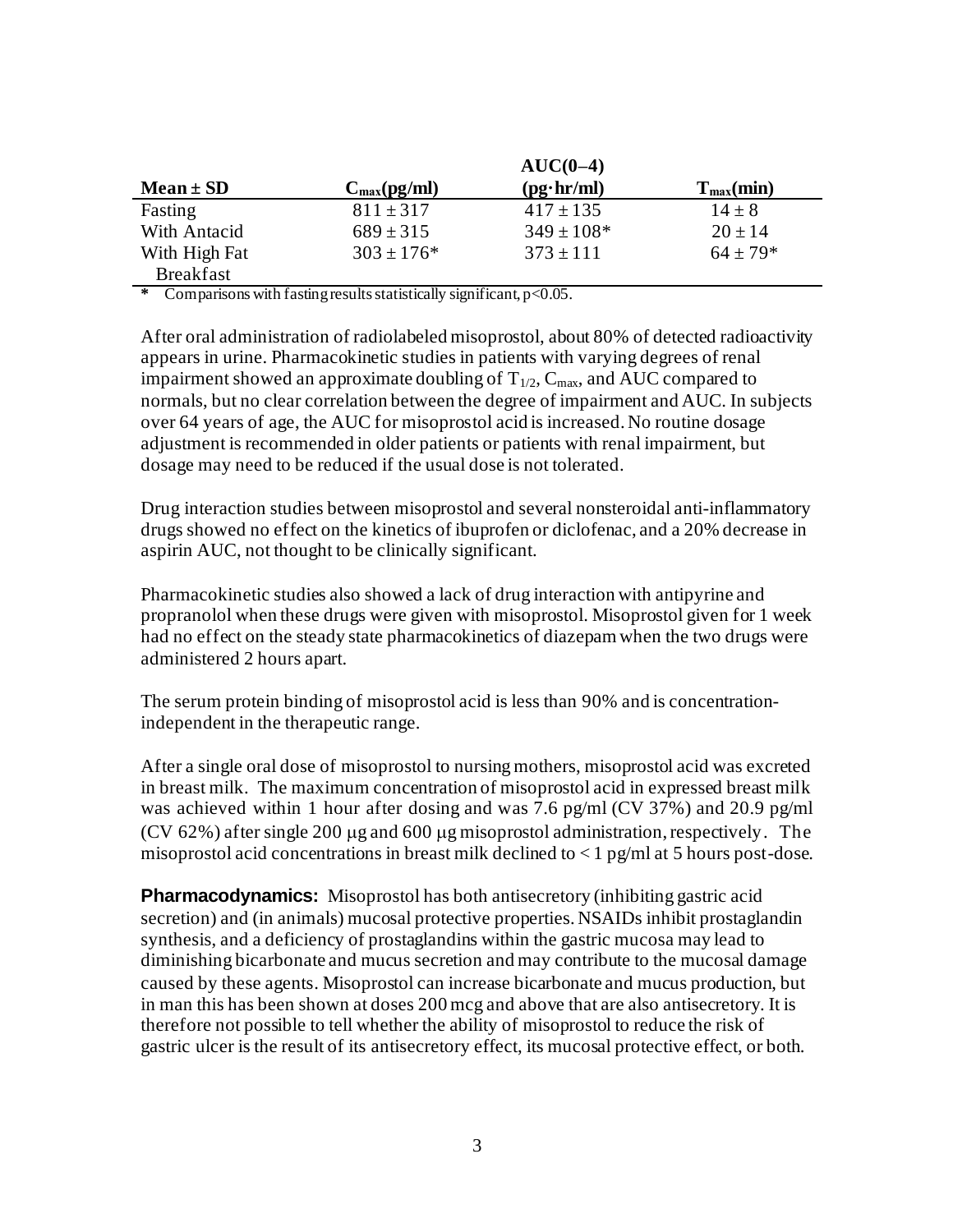*In vitro* studies on canine parietal cells using tritiated misoprostol acid as the ligand have led to the identification and characterization of specific prostaglandin receptors. Receptor binding is saturable, reversible, and stereospecific. The sites have a high affinity for misoprostol, for its acid metabolite, and for other E type prostaglandins, but not for F or I prostaglandins and other unrelated compounds, such as histamine or cimetidine. Receptor-site affinity for misoprostol correlates well with an indirect index of antisecretory activity. It is likely that these specific receptors allow misoprostol taken with food to be effective topically, despite the lower serum concentrations attained.

Misoprostol produces a moderate decrease in pepsin concentration during basal conditions, but not during histamine stimulation. It has no significant effect on fasting or postprandial gastrin nor on intrinsic factor output.

**Effects on gastric acid secretion:** Misoprostol, over the range of 50–200 mcg, inhibits basal and nocturnal gastric acid secretion, and acid secretion in response to a variety of stimuli, including meals, histamine, pentagastrin, and coffee. Activity is apparent 30 minutes after oral administration and persists for at least 3 hours. In general, the effects of 50 mcg were modest and shorter lived, and only the 200-mcg dose had substantial effects on nocturnal secretion or on histamine and meal-stimulated secretion.

**Uterine effects:** Cytotec has been shown to produce uterine contractions that may endanger pregnancy. (See boxed **WARNINGS.**)

**Other pharmacologic effects:** Cytotec does not produce clinically significant effects on serum levels of prolactin, gonadotropins, thyroid-stimulating hormone, growth hormone, thyroxine, cortisol, gastrointestinal hormones (somatostatin, gastrin, vasoactive intestinal polypeptide, and motilin), creatinine, or uric acid. Gastric emptying, immunologic competence, platelet aggregation, pulmonary function, or the cardiovascular system are not modified by recommended doses of Cytotec.

**Clinical studies:** In a series of small short-term (about 1 week) placebo-controlled studies in healthy human volunteers, doses of misoprostol were evaluated for their ability to reduce the risk of NSAID-induced mucosal injury. Studies of 200 mcg q.i.d. of misoprostol with tolmetin and naproxen, and of 100 and 200 mcg q.i.d. with ibuprofen, all showed reduction of the rate of significant endoscopic injury from about 70–75% on placebo to 10–30% on misoprostol. Doses of 25–200 mcg q.i.d. reduced aspirin-induced mucosal injury and bleeding.

### **Reducing the risk of gastric ulcers caused by nonsteroidal**

**anti-inflammatory drugs (NSAIDs):** Two 12-week, randomized, double-blind trials in osteoarthritic patients who had gastrointestinal symptoms but no ulcer on endoscopy while taking an NSAID compared the ability of 200 mcg of Cytotec, 100 mcg of Cytotec, and placebo to reduce the risk of gastric ulcer (GU) formation. Patients were approximately equally divided between ibuprofen, piroxicam, and naproxen, and continued this treatment throughout the 12 weeks. The 200-mcg dose caused a marked,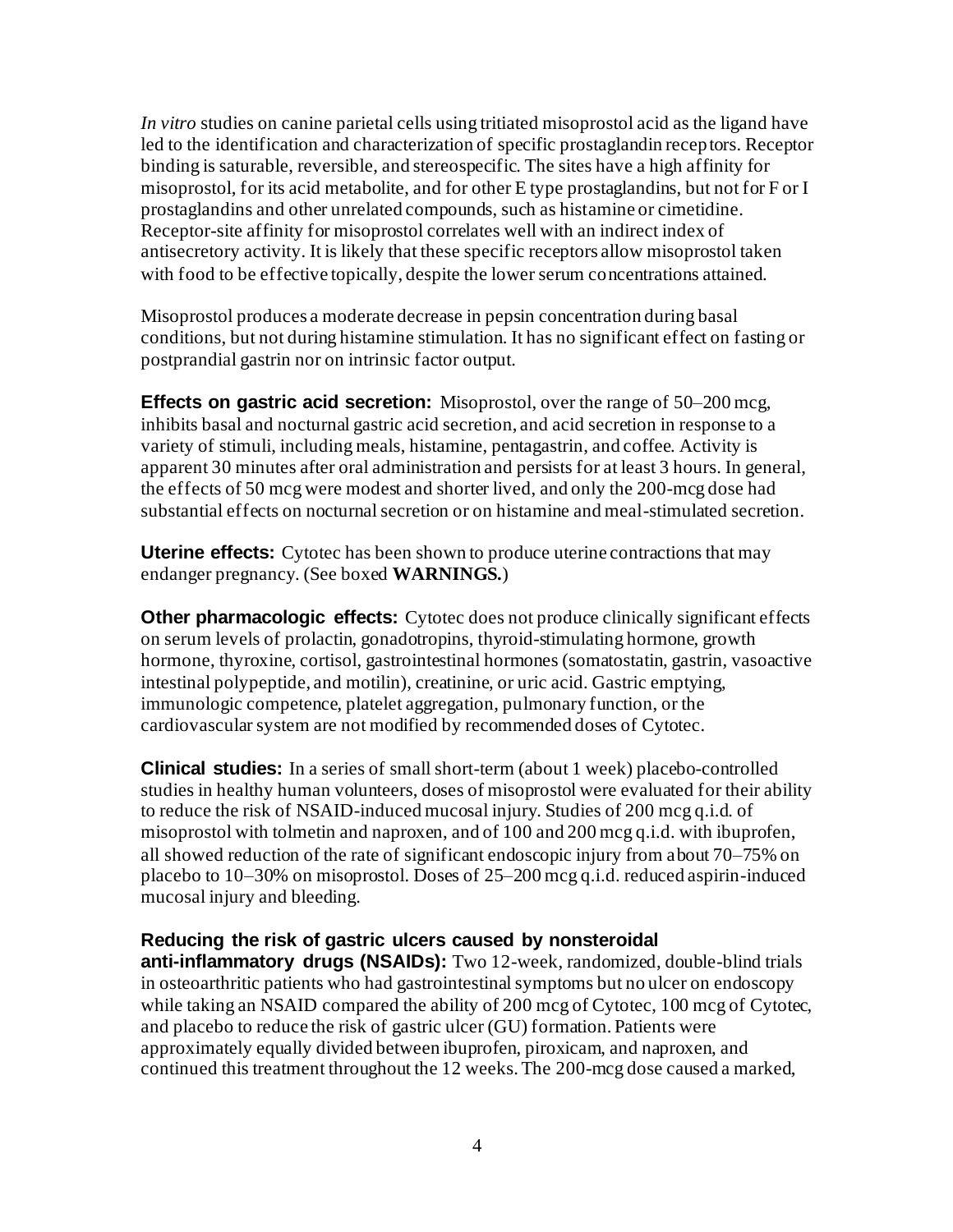statistically significant reduction in gastric ulcers in both studies. The lower dose was somewhat less effective, with a significant result in only one of the studies.

| Touprofen, Piroxicam, or Naproxen       |          |                |                  |            |  |
|-----------------------------------------|----------|----------------|------------------|------------|--|
| [No. of patients with $ulcer(s) (\%)$ ] |          |                |                  |            |  |
| <b>Therapy Duration</b>                 |          |                |                  |            |  |
| <b>Therapy</b>                          | 4 weeks  | 8 weeks        | 12 weeks         |            |  |
| Study No. 1                             |          |                |                  |            |  |
| Cytotec 200 mcg                         | 1(1.4)   | $\overline{0}$ | $\boldsymbol{0}$ | $1(1.4)^*$ |  |
| q.i.d. $(n=74)$                         |          |                |                  |            |  |
| Cytotec 100 mcg                         | 3(3.9)   | 1(1.3)         | 1(1.3)           | $5(6.5)*$  |  |
| q.i.d. $(n=77)$                         |          |                |                  |            |  |
| Placebo $(n=76)$                        | 11(14.5) | 4(5.3)         | 4(5.3)           | 19(25.0)   |  |
| Study No. 2                             |          |                |                  |            |  |
| Cytotec 200 mcg                         | 1(1.5)   | 1(1.5)         | $\boldsymbol{0}$ | $2(3.1)$ * |  |
| q.i.d. $(n=65)$                         |          |                |                  |            |  |
| Cytotec 100 mcg                         | 2(3.0)   | 2(3.0)         | 1(1.5)           | 5(7.6)     |  |
| q.i.d. $(n=66)$                         |          |                |                  |            |  |
| Placebo $(n=62)$                        | 6(9.7)   | 2(3.2)         | 3(4.8)           | 11(17.7)   |  |
| Studies No. 1 & No. $2**$               |          |                |                  |            |  |
| Cytotec 200 mcg                         | 2(1.4)   | 1(0.7)         | $\overline{0}$   | $3(2.2)*$  |  |
| q.i.d. $(n=139)$                        |          |                |                  |            |  |
| Cytotec 100 mcg                         | 5(3.5)   | 3(2.1)         | 2(1.4)           | $10(7.0)*$ |  |
| q.i.d. $(n=143)$                        |          |                |                  |            |  |
| Placebo $(n=138)$                       | 17(12.3) | 6(4.3)         | 7(5.1)           | 30(21.7)   |  |

#### **Reduction of Risk of Gastric Ulcers Induced by Ibuprofen, Piroxicam, or Naproxen**

Statistically significantly different from placebo at the 5% level.

\*\* Combined data from Study No. 1 and Study No. 2.

In these trials there were no significant differences between Cytotec and placebo in relief of day or night abdominal pain. No effect of Cytotec in reducing the risk of duodenal ulcers was demonstrated, but relatively few duodenal lesions were seen.

In another clinical trial, 239 patients receiving aspirin 650–1300 mg q.i.d. for rheumatoid arthritis who had endoscopic evidence of duodenal and/or gastric inflammation were randomized to misoprostol 200 mcg q.i.d. or placebo for 8 weeks while continuing to receive aspirin. The study evaluated the possible interference of Cytotec on the efficacy of aspirin in these patients with rheumatoid arthritis by analyzing joint tenderness, joint swelling, physician's clinical assessment, patient's assessment, change in ARA classification, change in handgrip strength, change in duration of morning stiffness, patient's assessment of pain at rest, movement, interference with daily activity, and ESR. Cytotec did not interfere with the efficacy of aspirin in these patients with rheumatoid arthritis.

#### **INDICATIONS AND USAGE**

Cytotec (misoprostol) is indicated for reducing the risk of NSAID (nonsteroidal antiinflammatory drugs, including aspirin)–induced gastric ulcers in patients at high risk of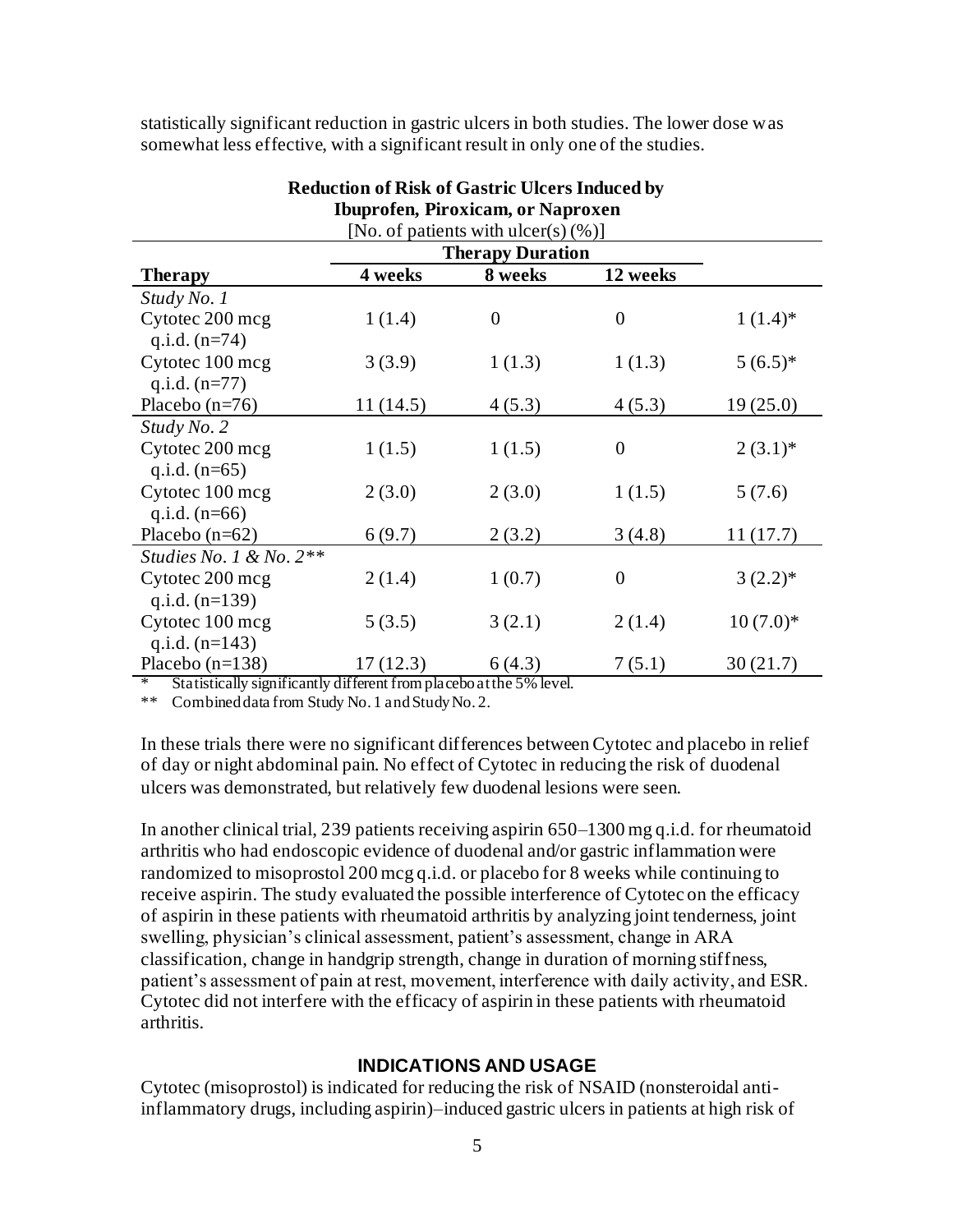complications from gastric ulcer, e.g., the elderly and patients with concomitant debilitating disease, as well as patients at high risk of developing gastric ulceration, such as patients with a history of ulcer. Cytotec has not been shown to reduce the risk of duodenal ulcers in patients taking NSAIDs. Cytotec should be taken for the duration of NSAID therapy. Cytotec has been shown to reduce the risk of gastric ulcers in controlled studies of 3 months' duration. It had no effect, compared to placebo, on gastrointestinal pain or discomfort associated with NSAID use.

### **CONTRAINDICATIONS**

See boxed **WARNINGS.**

#### **Cytotec should not be taken by pregnant women to reduce the risk of ulcers induced by nonsteroidal anti-inflammatory drugs (NSAIDs).**

Cytotec should not be taken by anyone with a history of allergy to prostaglandins.

### **WARNINGS**

See boxed **WARNINGS.**

For hospital use only if misoprostol were to be used for cervical ripening, induction of labor, or for the treatment of serious post-partum hemorrhage, which are outside of the approved indication.

### **PRECAUTIONS**

Caution should be employed when administering Cytotec (misoprostol) to patients with pre-existing cardiovascular disease.

**Information for patients:** Women of childbearing potential using Cytotec to decrease the risk of NSAID-induced ulcers should be told that they must not be pregnant when Cytotec therapy is initiated, and that they must use an effective contraception method while taking Cytotec.

See boxed **WARNINGS.**

Cytotec is intended for administration along with nonsteroidal anti-inflammatory drugs (NSAIDs), including aspirin, to decrease the chance of developing an NSAID-induced gastric ulcer.

Cytotec should be taken only according to the directions given by a physician.

If the patient has questions about or problems with Cytotec, the physician should be contacted promptly.

**THE PATIENT SHOULD NOT GIVE CYTOTEC TO ANYONE ELSE.** Cytotec has been prescribed for the patient's specific condition, may not be the correct treatment for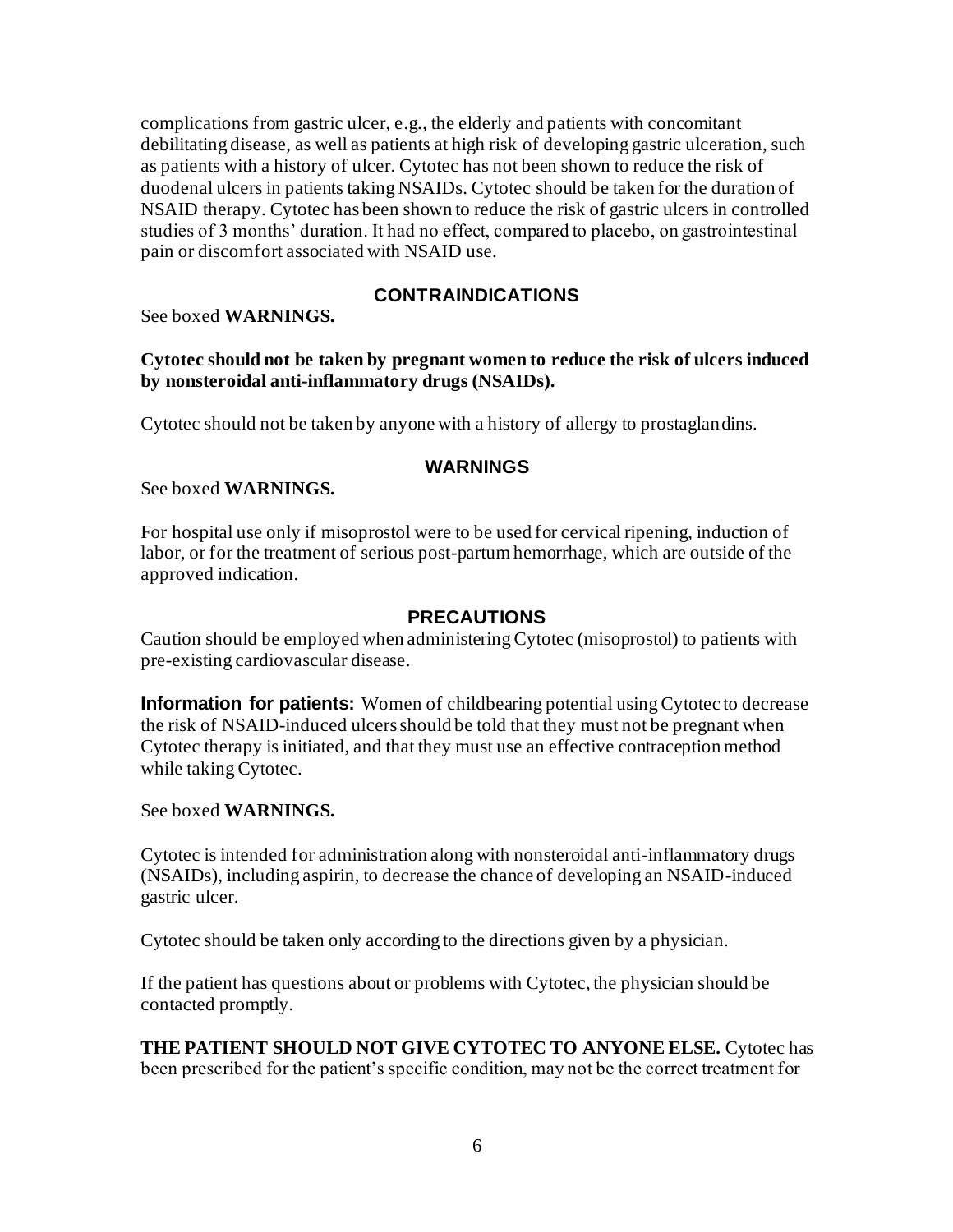another person, and may be dangerous to the other person if she were to become pregnant.

The Cytotec package the patient receives from the pharmacist will include a leaflet containing patient information. The patient should read the leaflet before taking Cytotec and each time the prescription is renewed because the leaflet may have been revised.

Keep Cytotec out of the reach of children.

### **SPECIAL NOTE FOR WOMEN: Cytotec may cause birth defects, abortion (sometimes incomplete), premature labor or rupture of the uterus if given to pregnant women.**

Cytotec is available only as a unit-of-use package that includes a leaflet containing patient information. See *Patient Information* at the end of this labeling.

**Drug interactions:** See *Clinical Pharmacology.* Cytotec has not been shown to interfere with the beneficial effects of aspirin on signs and symptoms of rheumatoid arthritis. Cytotec does not exert clinically significant effects on the absorption, blood levels, and antiplatelet effects of therapeutic doses of aspirin. Cytotec has no clinically significant effect on the kinetics of diclofenac or ibuprofen.

Prostaglandins such as Cytotec may augment the activity of oxytocic agents, especially when given less than 4 hours prior to initiating oxytocin treatment. Concomitant use is not recommended.

**Animal toxicology:** A reversible increase in the number of normal surface gastric epithelial cells occurred in the dog, rat, and mouse. No such increase has been observed in humans administered Cytotec for up to 1 year.

An apparent response of the female mouse to Cytotec in long-term studies at 100 to 1000 times the human dose was hyperostosis, mainly of the medulla of sternebrae. Hyperostosis did not occur in long-term studies in the dog and rat and has not been seen in humans treated with Cytotec.

**Carcinogenesis, mutagenesis, impairment of fertility:** There was no evidence of an effect of Cytotec on tumor occurrence or incidence in rats receiving daily doses up to 150 times the human dose for 24 months. Similarly, there was no effect of Cytotec on tumor occurrence or incidence in mice receiving daily doses up to 1000 times the human dose for 21 months. The mutagenic potential of Cytotec was tested in several *in vitro*  assays, all of which were negative.

Misoprostol, when administered to breeding male and female rats at doses 6.25 times to 625 times the maximum recommended human therapeutic dose, produced dose-related pre- and post-implantation losses and a significant decrease in the number of live pups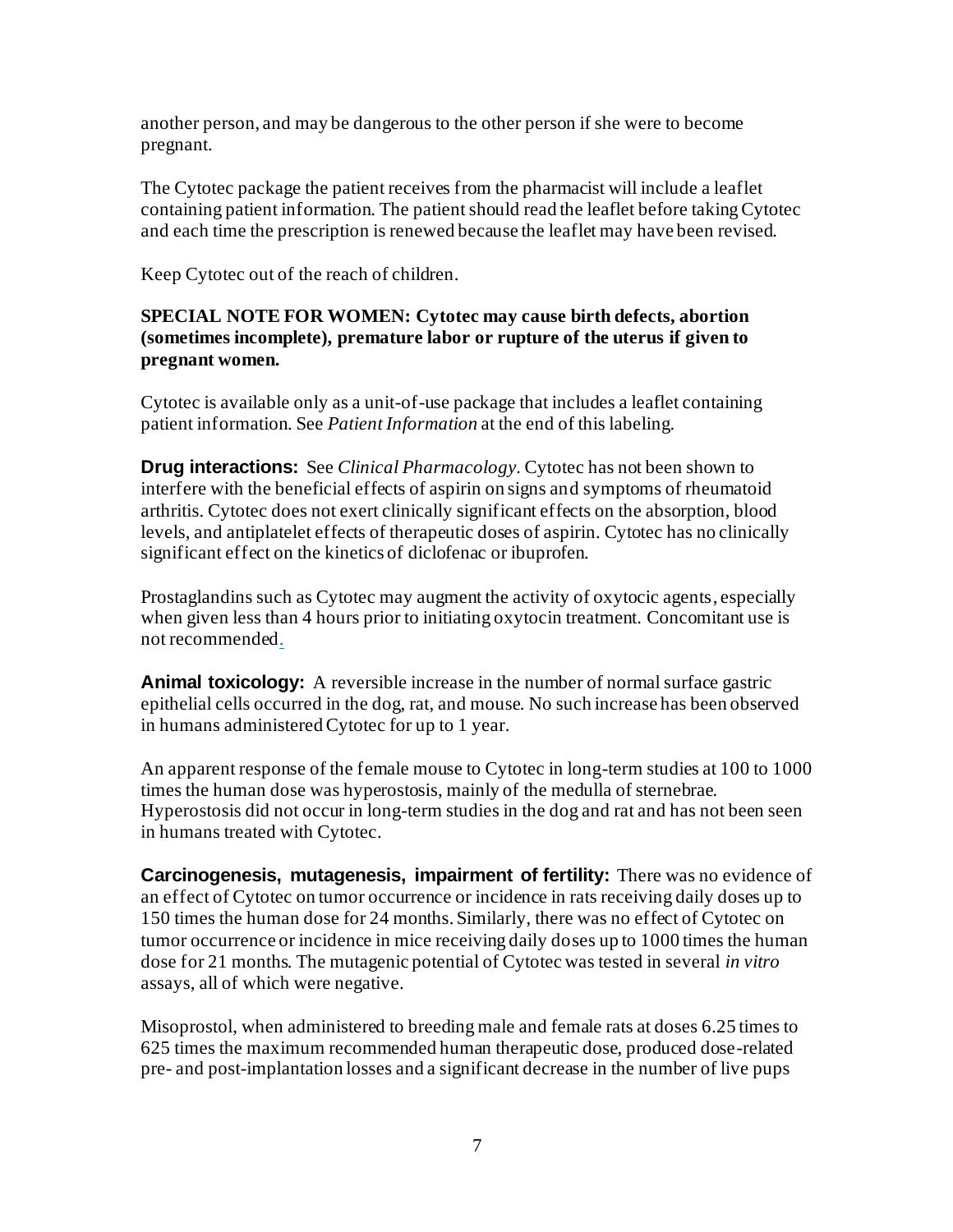born at the highest dose. These findings suggest the possibility of a general adverse effect on fertility in males and females.

#### **Pregnancy:**

Teratogenic effects: See boxed **WARNINGS.** Congenital anomalies sometimes associated with fetal death have been reported subsequent to the unsuccessful use of misoprostol as an abortifacient, but the drug's teratogenic mechanism has not been demonstrated. Several reports in the literature associate the use of misoprostol during the first trimester of pregnancy with skull defects, cranial nerve palsies, facial malformations, and limb defects.

Cytotec is not fetotoxic or teratogenic in rats and rabbits at doses 625 and 63 times the human dose, respectively.

Nonteratogenic effects: See boxed **WARNINGS**. Cytotec may endanger pregnancy (may cause abortion) and thereby cause harm to the fetus when administered to a pregnant woman. Cytotec may produce uterine contractions, uterine bleeding, and expulsion of the products of conception. Abortions caused by Cytotec may be incomplete. If a woman is or becomes pregnant while taking this drug to reduce the risk of NSAID-induced ulcers, the drug should be discontinued and the patient apprised of the potential hazard to the fetus.

**Labor and delivery:** Cytotec can induce or augment uterine contractions. Vaginal administration of Cytotec, outside of its approved indication, has been used as a cervical ripening agent, for the induction of labor and for treatment of serious postpartum hemorrhage in the presence of uterine atony. A major adverse effect of the obstetrical use of Cytotec is uterine tachysystole which may progress to uterine tetany with marked impairment of uteroplacental blood flow, uterine rupture (requiring surgical repair, hysterectomy, and/or salpingo-oophorectomy), or amniotic fluid embolism and lead to adverse fetal heart changes. Uterine activity and fetal status should be monitored by trained obstetrical personnel in a hospital setting.

The risk of uterine rupture associated with misoprostol use in pregnancy increases with advancing gestational ages and prior uterine surgery, including Cesarean delivery. Grand multiparity also appears to be a risk factor for uterine rupture.

The use of Cytotec outside of its approved indication may also be associated with meconium passage, meconium staining of amniotic fluid, and Cesarean delivery. Maternal shock, maternal death, fetal bradycardia, and fetal death have also been reported with the use of misoprostol.

Cytotec should not be used in the third trimester in women with a history of Cesarean section or major uterine surgery because of an increased risk of uterine rupture. Cytotec should not be used in cases where uterotonic drugs are generally contraindicated or where hyperstimulation of the uterus is considered inappropriate, such as cephalopelvic disproportion, grand multiparity, hypertonic or hyperactive uterine patterns, or fetal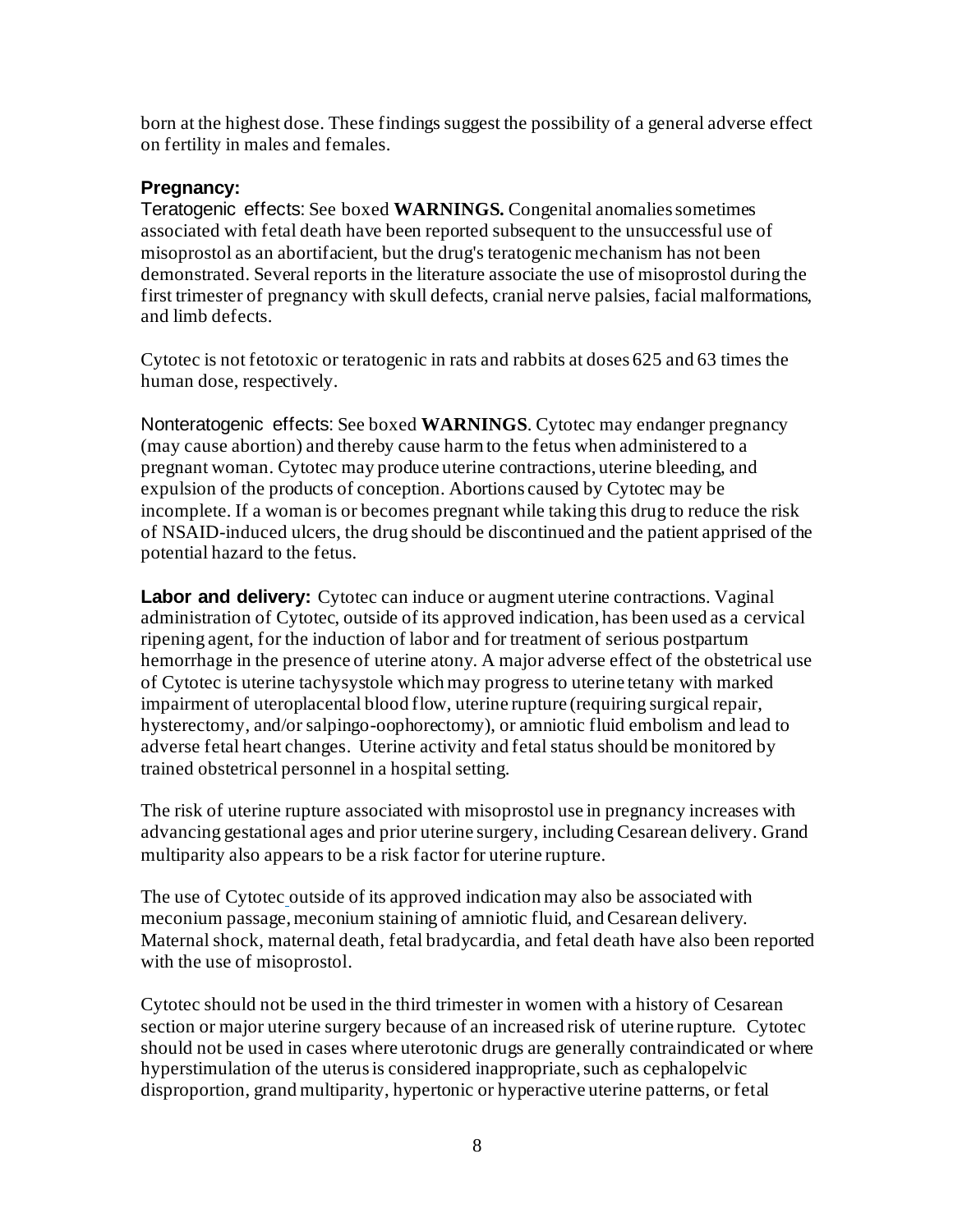distress where delivery is not imminent, or when surgical intervention is more appropriate.

The effect of Cytotec on later growth, development, and functional maturation of the child when Cytotec is used for cervical ripening or induction of labor has not been established. Information on Cytotec's effect on the need for forceps delivery or other intervention is unknown.

The use of Cytotec (misoprostol) for the management of postpartum hemorrhage has been associated with reports of high fevers (greater than 40 degrees Celsius or 104 degrees Fahrenheit), accompanied by autonomic and central nervous system effects, such as tachycardia, disorientation, agitation, and convulsions. These fevers were transient in nature. Supportive therapy should be dictated by the patient's clinical presentation.

**Nursing mothers:** Misoprostol is rapidly metabolized in the mother to misoprostol acid, which is biologically active and is excreted in breast milk. There are no published reports of adverse effects of misoprostol in breast-feeding infants of mothers taking misoprostol. Caution should be exercised when misoprostol is administered to a nursing woman.

**Pediatric use:** Safety and effectiveness of Cytotec in pediatric patients have not been established.

## **ADVERSE REACTIONS**

The following have been reported as adverse events in subjects receiving Cytotec:

**Gastrointestinal:** In subjects receiving Cytotec 400 or 800 mcg daily in clinical trials, the most frequent gastrointestinal adverse events were diarrhea and abdominal pain. The incidence of diarrhea at 800 mcg in controlled trials in patients on NSAIDs ranged from 14–40% and in all studies (over 5,000 patients) averaged 13%. Abdominal pain occurred in 13–20% of patients in NSAID trials and about 7% in all studies, but there was no consistent difference from placebo.

Diarrhea was dose related and usually developed early in the course of therapy (after 13 days), usually was self-limiting (often resolving after 8 days), but sometimes required discontinuation of Cytotec (2% of the patients). Rare instances of profound diarrhea leading to severe dehydration have been reported. Patients with an underlying condition such as inflammatory bowel disease, or those in whom dehydration, were it to occur, would be dangerous, should be monitored carefully if Cytotec is prescribed. The incidence of diarrhea can be minimized by administering after meals and at bedtime, and by avoiding coadministration of Cytotec with magnesium-containing antacids.

**Gynecological:** Women who received Cytotec during clinical trials reported the following gynecological disorders: spotting (0.7%), cramps (0.6%), hypermenorrhea (0.5%), menstrual disorder (0.3%) and dysmenorrhea (0.1%). Postmenopausal vaginal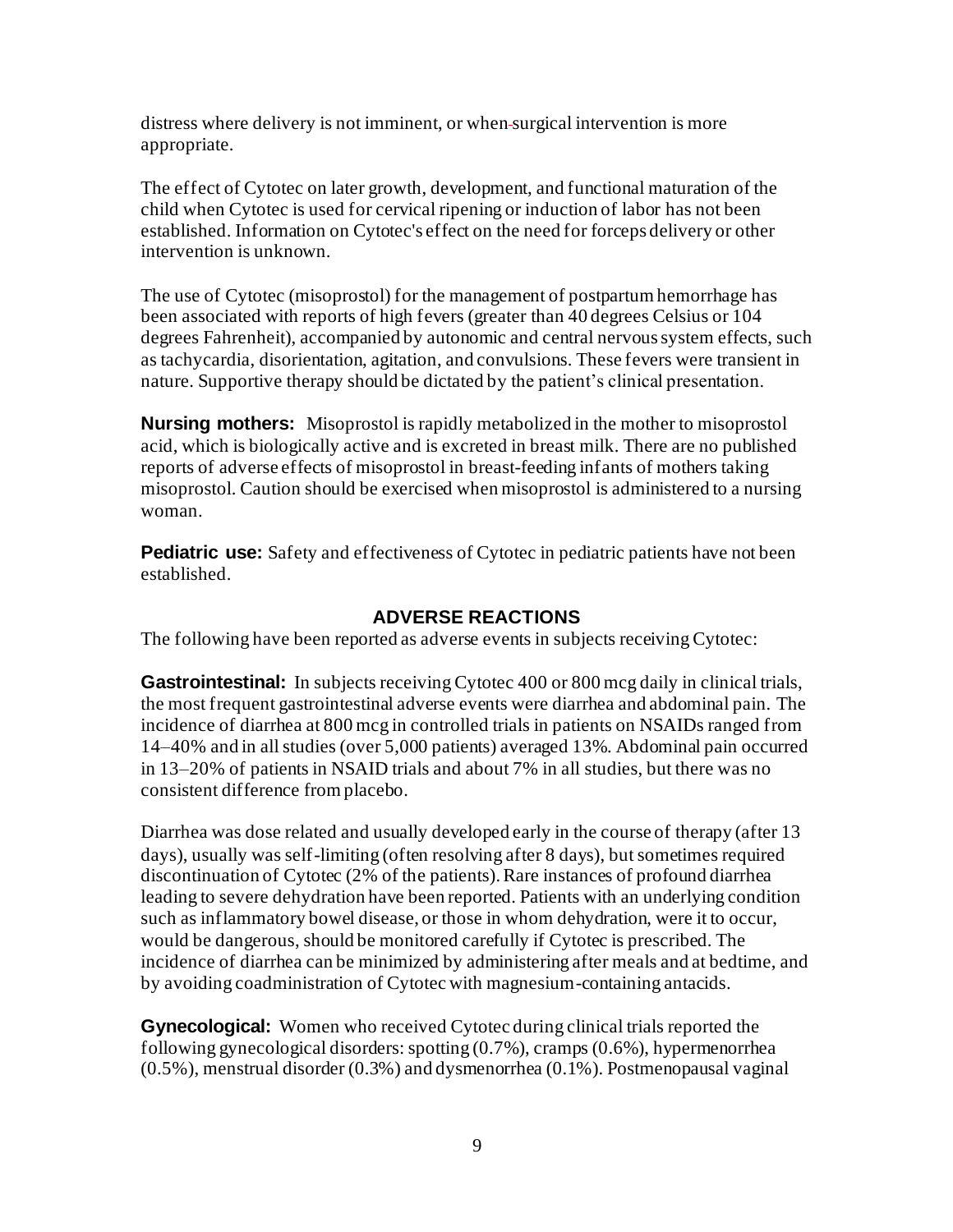bleeding may be related to Cytotec administration. If it occurs, diagnostic workup should be undertaken to rule out gynecological pathology. (See boxed **WARNINGS.**)

**Elderly:** There were no significant differences in the safety profile of Cytotec in approximately 500 ulcer patients who were 65 years of age or older compared with younger patients.

Additional adverse events which were reported are categorized as follows:

**Incidence greater than 1%:** In clinical trials, the following adverse reactions were reported by more than 1% of the subjects receiving Cytotec and may be causally related to the drug: nausea (3.2%), flatulence (2.9%), headache (2.4%), dyspepsia (2.0%), vomiting  $(1.3\%)$ , and constipation  $(1.1\%)$ . However, there were no significant differences between the incidences of these events for Cytotec and placebo.

**Causal relationship unknown:** The following adverse events were infrequently reported. Causal relationships between Cytotec and these events have not been established but cannot be excluded:

*Body as a whole:* aches/pains, asthenia, fatigue, fever, chills, rigors, weight changes.

*Skin:* rash, dermatitis, alopecia, pallor, breast pain.

*Special senses:* abnormal taste, abnormal vision, conjunctivitis, deafness, tinnitus, earache.

*Respiratory:* upper respiratory tract infection, bronchitis, bronchospasm, dyspnea, pneumonia, epistaxis.

*Cardiovascular:* chest pain, edema, diaphoresis, hypotension, hypertension, arrhythmia, phlebitis, increased cardiac enzymes, syncope, myocardial infarction (some fatal), thromboembolic events (e.g., pulmonary embolism, arterial thrombosis, and CVA).

*Gastrointestinal:* GI bleeding, GI inflammation/infection, rectal disorder, abnormal hepatobiliary function, gingivitis, reflux, dysphagia, amylase increase.

*Hypersensitivity:* anaphylactic reaction

*Metabolic:* glycosuria, gout, increased nitrogen, increased alkaline phosphatase.

*Genitourinary:* polyuria, dysuria, hematuria, urinary tract infection.

*Nervous system/Psychiatric:* anxiety, change in appetite, depression, drowsiness, dizziness, thirst, impotence, loss of libido, sweating increase, neuropathy, neurosis, confusion.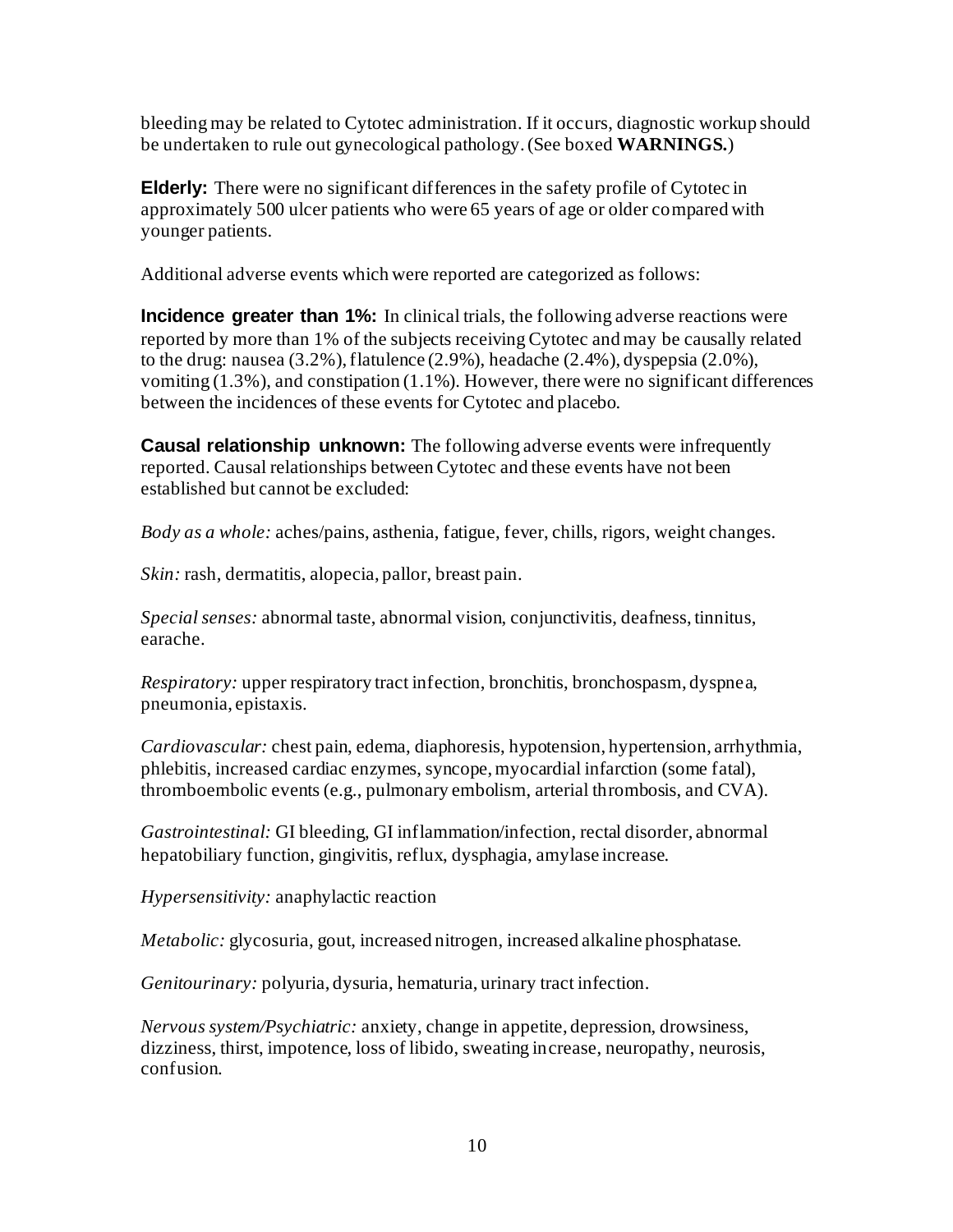*Musculoskeletal:* arthralgia, myalgia, muscle cramps, stiffness, back pain.

*Blood/Coagulation:* anemia, abnormal differential, thrombocytopenia, purpura, ESR increased.

### **OVERDOSAGE**

The toxic dose of Cytotec in humans has not been determined. Cumulative total daily doses of 1600 mcg have been tolerated, with only symptoms of gastrointestinal discomfort being reported. In animals, the acute toxic effects are diarrhea, gastrointestinal lesions, focal cardiac necrosis, hepatic necrosis, renal tubular necrosis, testicular atrophy, respiratory difficulties, and depression of the central nervous system. Clinical signs that may indicate an overdose are sedation, tremor, convulsions, dyspnea, abdominal pain, diarrhea, fever, palpitations, hypotension, or bradycardia. Symptoms should be treated with supportive therapy.

It is not known if misoprostol acid is dialyzable. However, because misoprostol is metabolized like a fatty acid, it is unlikely that dialysis would be appropriate treatment for overdosage.

## **DOSAGE AND ADMINISTRATION**

The recommended adult oral dose of Cytotec for reducing the risk of NSAID-induced gastric ulcers is 200 mcg four times daily with food. If this dose cannot be tolerated, a dose of 100 mcg can be used. (See *Clinical Pharmacology: Clinical studies.*) Cytotec should be taken for the duration of NSAID therapy as prescribed by the physician. Cytotec should be taken with a meal, and the last dose of the day should be at bedtime.

**Renal impairment:** Adjustment of the dosing schedule in renally impaired patients is not routinely needed, but dosage can be reduced if the 200-mcg dose is not tolerated. (See *Clinical Pharmacology.*)

### **HOW SUPPLIED**

Cytotec 100-mcg tablets are white, round, with SEARLE debossed on one side and 1451 on the other side; supplied as:

| <b>NDC</b> Number  | <b>Size</b>                |
|--------------------|----------------------------|
| $0025 - 1451 - 60$ | unit-of-use bottle of $60$ |
| 0025-1451-34       | carton of 100 unit dose    |

Cytotec 200-mcg tablets are white, hexagonal, with SEARLE debossed above and 1461 debossed below the line on one side and a double stomach debossed on the other side; supplied as:

| <b>NDC</b> Number  | <b>Size</b>               |
|--------------------|---------------------------|
| $0025 - 1461 - 60$ | unit-of-use bottle of 60  |
| $0025 - 1461 - 31$ | unit-of-use bottle of 100 |
| $0025 - 1461 - 34$ | carton of 100 unit dose   |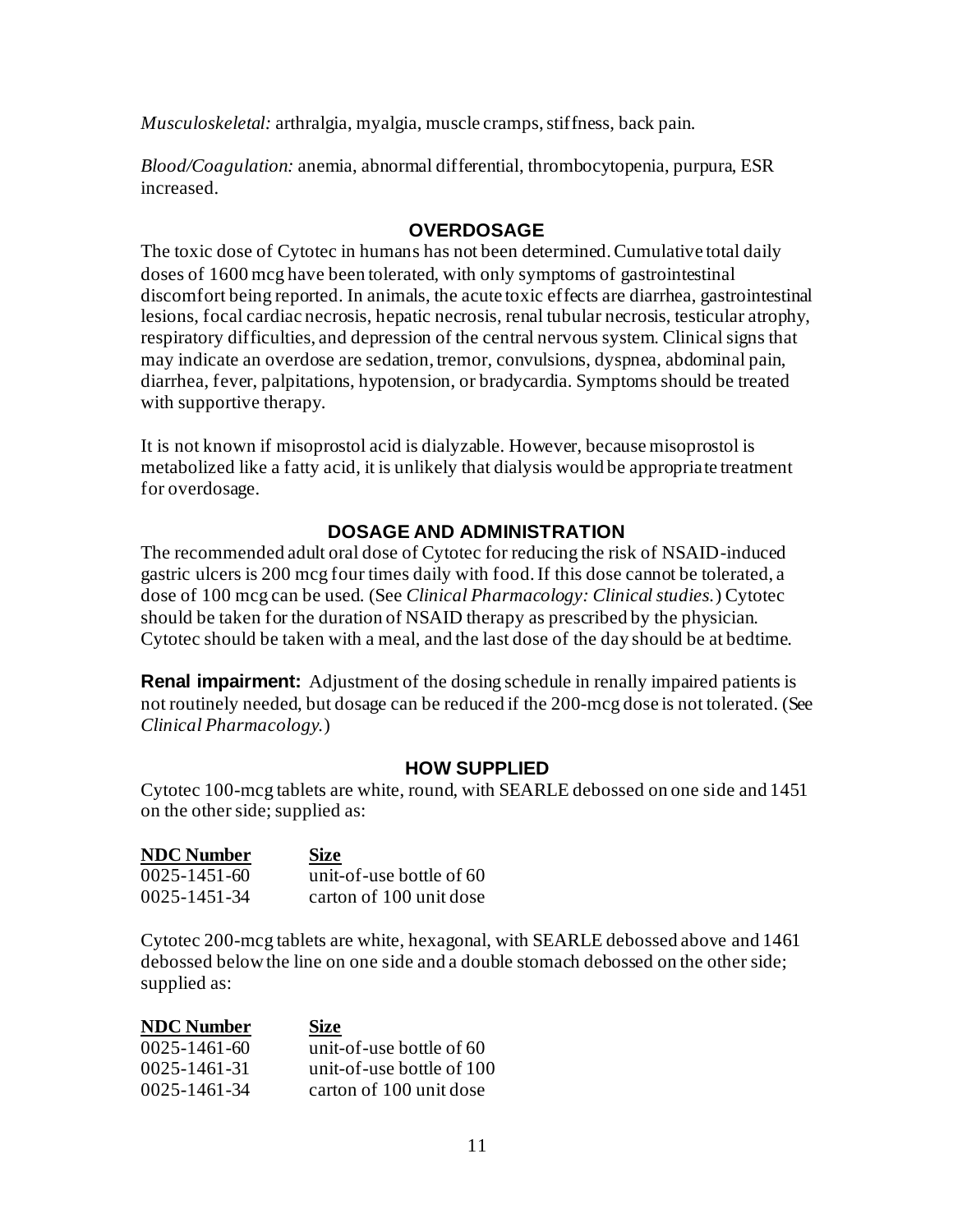Store at or below 25°C (77°F), in a dry area.

This product's labeling may have been updated. For the most recent prescribing information, please visit www.pfizer.com.



LAB-0170-8.0 Revised February 2021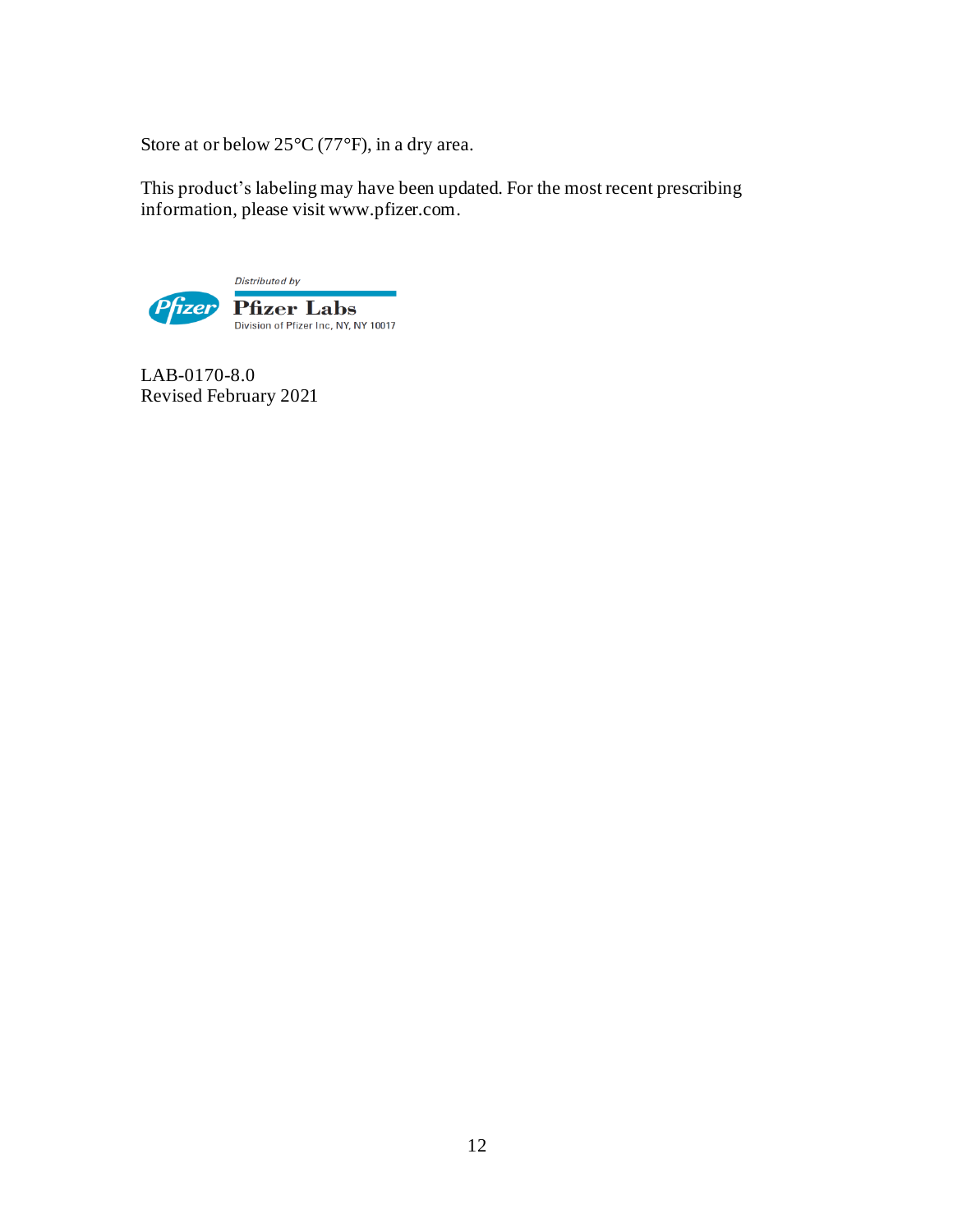### **PATIENT INFORMATION**

Read this leaflet before taking  $\text{Cytote}^{\otimes}$  (misoprostol) and each time your prescription is renewed, because the leaflet may be changed.

Cytotec (misoprostol) is being prescribed by your doctor to decrease the chance of getting stomach ulcers related to the arthritis/pain medication that you take.

Do not take Cytotec to reduce the risk of NSAID-induced ulcers if you are pregnant. (See boxed **WARNINGS**.) Cytotec can cause abortion (sometimes incomplete which could lead to dangerous bleeding and require hospitalization and surgery), premature birth, or birth defects. It is also important to avoid pregnancy while taking this medication and for at least one month or through one menstrual cycle after you stop taking it. Cytotec may cause the uterus to tear (uterine rupture) during pregnancy. The risk of uterine rupture increases as your pregnancy advances and if you have had surgery on the uterus, such as a Cesarean delivery. Rupture (tearing) of the uterus can result in severe bleeding, hysterectomy, and/or maternal or fetal death.

If you become pregnant during Cytotec therapy, stop taking Cytotec and contact your physician immediately. Remember that even if you are on a means of birth control it is still possible to become pregnant. Should this occur, stop taking Cytotec and contact your physician immediately.

Cytotec may cause diarrhea, abdominal cramping, and/or nausea in some people. In most cases these problems develop during the first few weeks of therapy and stop after about a week. You can minimize possible diarrhea by making sure you take Cytotec with food.

Because these side effects are usually mild to moderate and usually go away in a matter of days, most patients can continue to take Cytotec. If you have prolonged difficulty (more than 8 days), or if you have severe diarrhea, cramping and/or nausea, call your doctor.

Take Cytotec only according to the directions given by your physician.

Do not give Cytotec to anyone else. It has been prescribed for your specific condition, may not be the correct treatment for another person, and would be dangerous if the other person were pregnant.

This information sheet does not cover all possible side effects of Cytotec. This patient information leaflet does not address the side effects of your arthritis/pain medication. See your doctor if you have questions.

Keep out of reach of children.

This product's labeling may have been updated. For the most recent prescribing information, please visit www.pfizer.com.